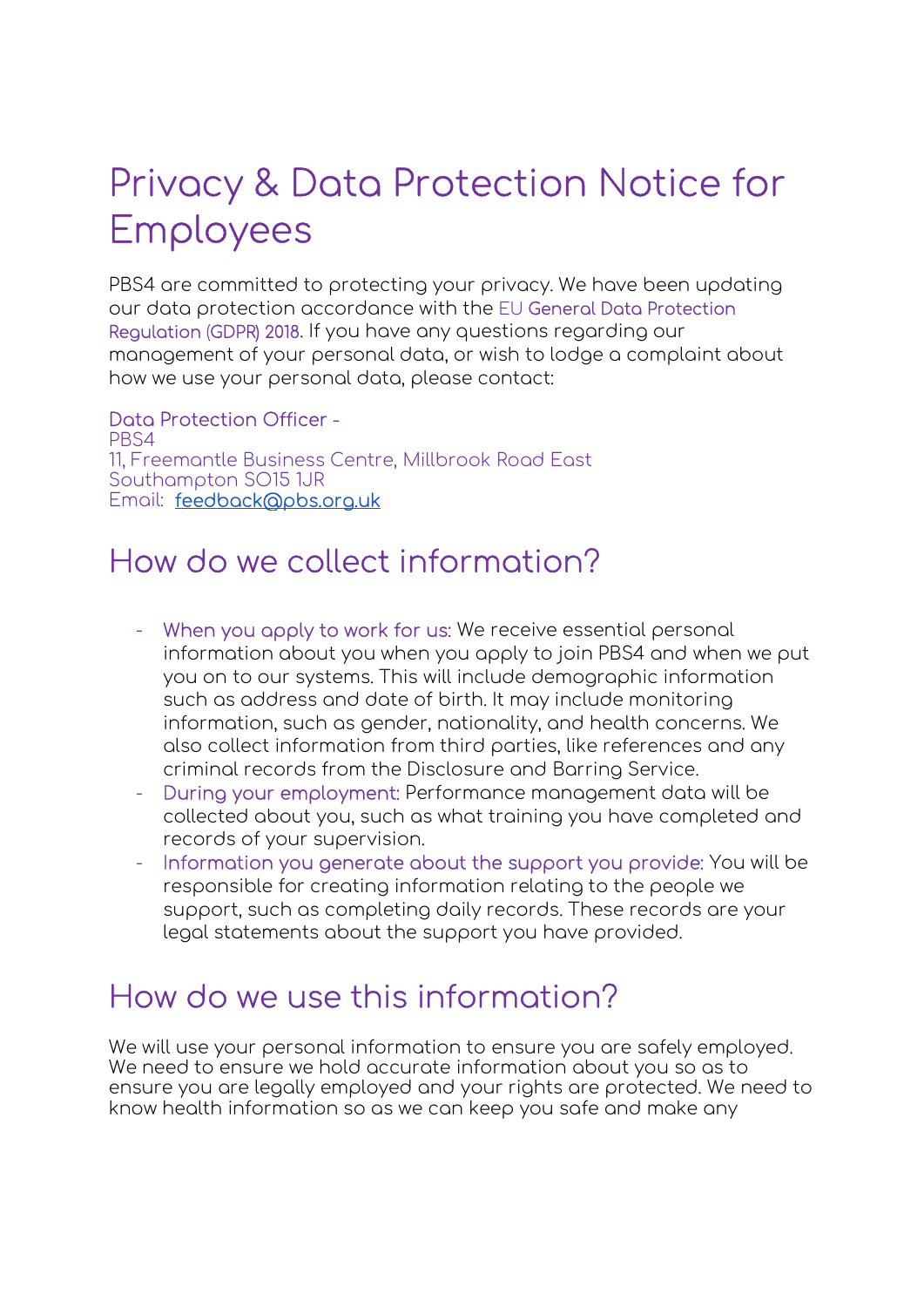reasonable adjustments. We also need to ensure the people you support will be safe when you are responsible for supporting them.

Information is kept securely on web based systems that are only accessible to people who we grant access to. Usually this will be restricted to managers and our HR team.

We may use your data for the purposes of analysis to support our service development and identify organisational needs.

We do not share your data with others without your expressed permission or if we are legally required to do so. We may need to share your data if there is a legal reason to do so. For example, if there is a safeguarding concern regarding the support you have provided we may need to share your details with the police, the Safeguarding Adults Team, or commissioners of our support.

If you apply to work with us but are unsuccessful we will instantly delete your data, unless we ask your permission to retain it.

The information you generate about the support you provide may be seen by family members, commissioning authorities and organisations that regulate us. For details on who can access the information you generate as part of your role please discuss this with your line manager.

We will not use your personal data for any other purpose without your consent and we will contact you according to your stated preferences.

We have a responsibility to safely remove any personal data that we do not need. Some data we need to keep for up to seven years. For a full list of the information we keep and how long we keep it please refer to our data protection policy.

We may add you to mailing lists to ensure you receive global organisational information, such as newsletter or important notifications. If you would prefer that we did not do this then let us know by either emailing feedback@pbs4.org.uk or calling 023 8098 7462

#### How do we protect personal information?

We use secure web based systems. Only people we invite to access these systems have access and this access is password protected. We have ensured that these systems meet our legal requirements for data security. Our work is also governed by our policies on data protection.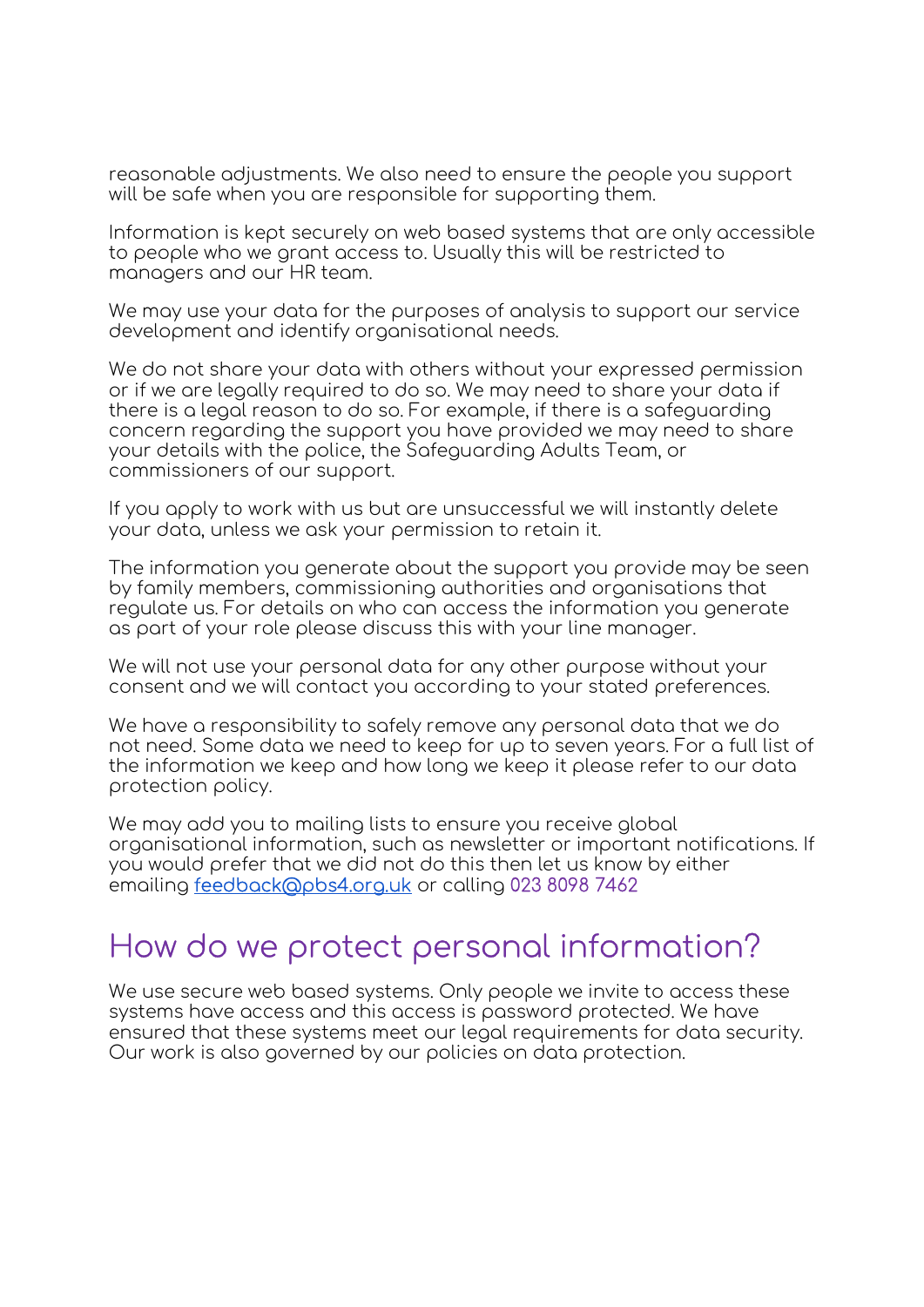# Subject access requests

Individuals have a right to make a 'subject access request' to gain access to personal information that the organisation holds about them. This includes:

Confirmation that their personal data is being processed

- Access to a copy of the data
- The purposes of the data processing
- The categories of personal data concerned
- Who the data has been, or will be, shared with
- How long the data will be stored for, or if this isn't possible, the criteria used to determine this period
- The source of the data, if not the individual
- Whether any automated decision-making is being applied to their data, and what the significance and consequences of this might be for the individual.

Subject access requests must be submitted in writing, either by letter or email to the Data Protection Officers. They should include:

- Name of individual
- Correspondence address
- Contact number and email address
- Details of the information requested

If employees receive a subject access request they must immediately forward it to the Data Protection Officers.

#### Other data protection rights of the individual:

In addition to the right to make a subject access request (see above), and to receive information when we are collecting their data about how we use and process it employees also have the right to:

- To be provided with any and all information held about them, within one month, and free of charge (known as the Data Subject Access Request or DSAR).
- To have their personal data erased, within one month and free of charge (known as the Data Subject Erasure Request or DSER)
- To have incorrect or incomplete information rectified, within one month and free of charge (known as the Data Subject Request for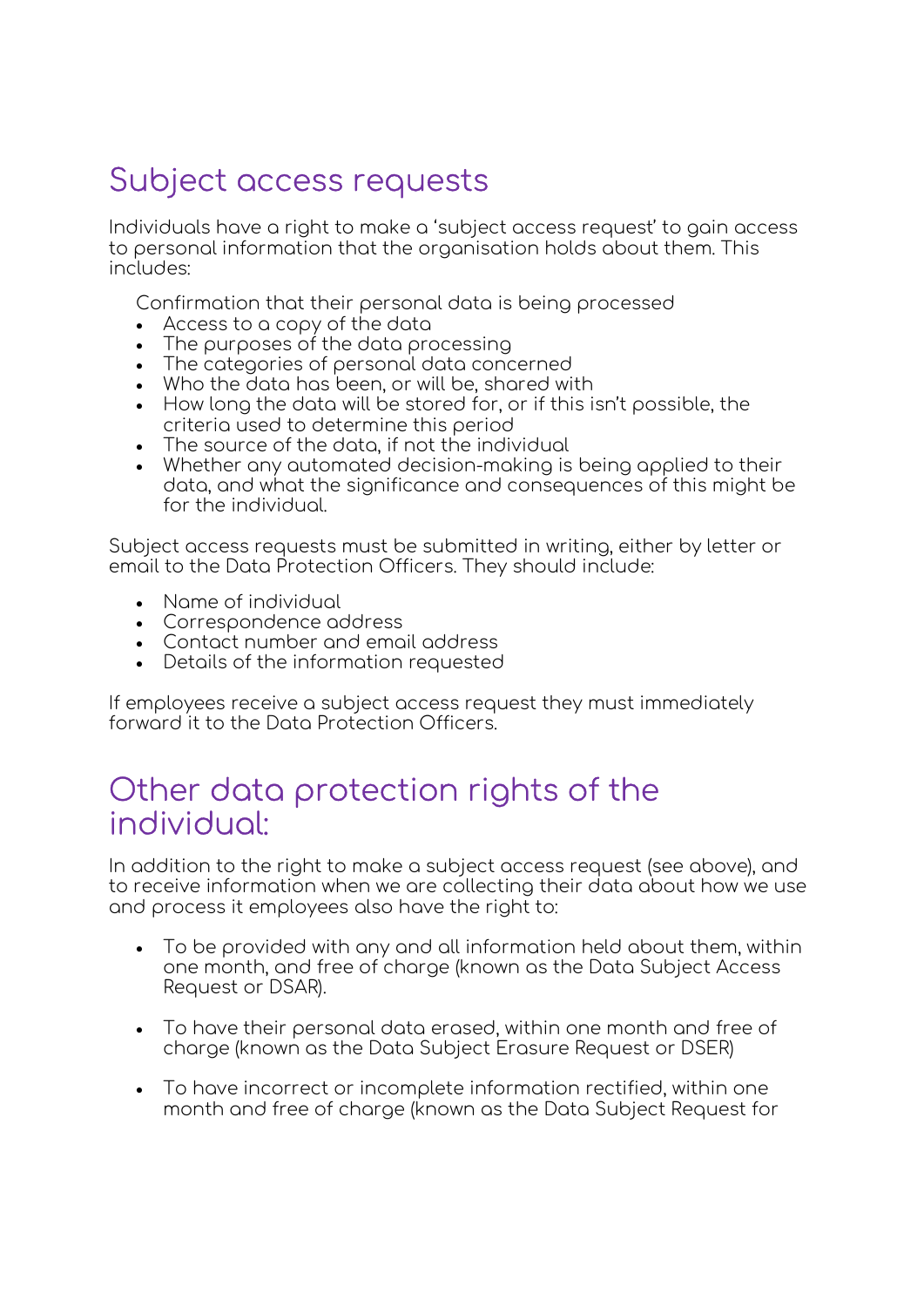Rectification or DSRR). When the request has been completed, the data subject to be informed in writing.

- To have any or all processing of their personal data restricted the processing is to be suspended until the processing in question has been resolved.
- To object to specific forms of processing, such as marketing, automated decision making and profiling. When such an objection is received from the data subject, PBS4 will ensure it ceases the processing without delay.
- To have their personal data provided in a readable format and portable to another organisation.
- To lodge a complaint with the regulating authorities.
- To claim compensation from the data controller, data processor or the supervisory authority for any infringement of their rights.

PBS4 also recognises that data subjects can complain about:

- How their personal data has been processed
- How their request for access to data has been handled
- How their complaint had been handled
- Appeal against any decisions made following a complaint

PBS4 will handle any complaints in accordance with the complaints procedure.

### Changes to personal details

If your personal details change, please help us to keep your information up to date by notifying us.

You can do this by-

- · E-mailing feedback@pbs4.org.uk
- · Calling 023 8098 7462
- Mailing by post your changes to our Data Protection Officer.

## Changes to this notice